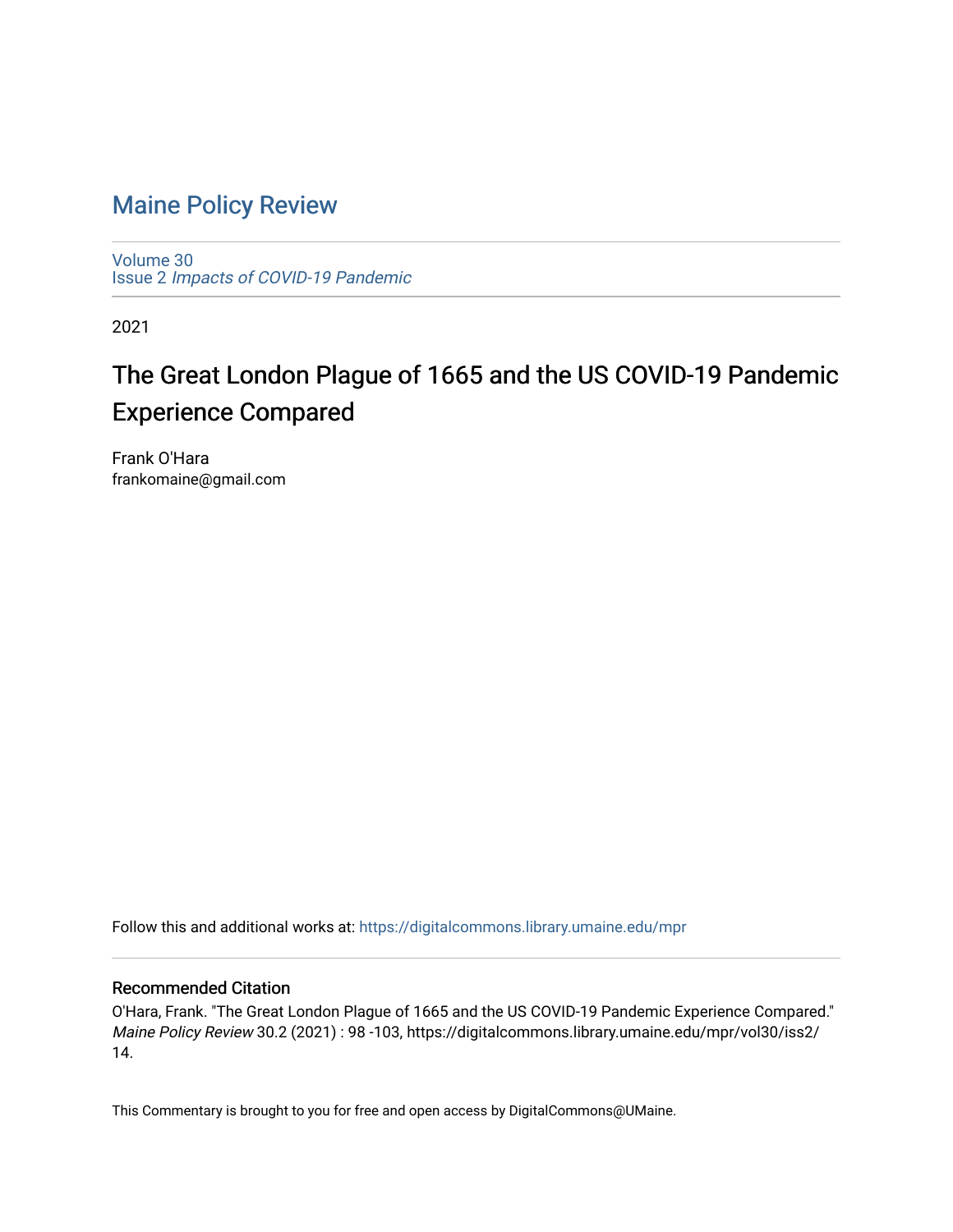# <span id="page-1-0"></span>The Great London Plague of 1665 and the US COVID-19 Pandemic Experience Compared

#### by Frank O'Hara

 $A_{\text{compare between }}}$  is little to compare between plague experiences in 17th century Europe and 21st century America. Most of those infected by the Great Plague in London in the first 18 months died, while around 98 percent of people infected by the coronavirus in the United States survived. A quarter of the population in London died, compared to less than 1 percent in the United States.

But when you get beyond the differences in medical understanding, drug research and distribution systems, and public health infrastructure, there is also the human element. How is the plague experienced, how do people react, what happens to social cohesion? These questions get at basic human reactions to crisis, and the similarities and differences between the 17th and 21st centuries are instructive.

We know about the human response to the London Plague from a five-year-old survivor. That boy, Daniel Defoe, went on to write Robinson Crusoe and other popular books. When he was in his 50s, Defoe returned to his experiences of childhood trauma, and with the help of city records and an uncle's diary, wrote a novel called *A Journal of the Plague Year* (Dafoe [2021](#page-6-0)).

Here, I examine key points in the plague's development over time. Each topic begins with a quote from Defoe's book. The quotes often represent successive excerpts from a longer narrative; elision dots are not included here so that the narrative reads more smoothly.

Following the quote, a comparison of the modern experience follows.*[1](#page-5-0)*

#### THE EARLY RUMORS

It was about the beginning of September, 1664, that I, among the rest of my neighbors, heard, in ordinary discourse, that the plague was returned again in Holland. We had no such things as printed newspapers in those days to spread rumours and reports of things. But such things as those were gathered from the letters of merchants and others who corresponded abroad, and from them was handed about by word of mouth only. (Dafoe, *Journal,* 3)

In America we have not only news-<br>papers, but also television and the n America we have not only newsinternet. In an early press mention in January 2020, *New York Times* reported that a new coronavirus with "pneumonialike" symptoms had infected 59 people in Wuhan, China. The paper reported that "there is no evidence that the new virus is readily spread by humans, which would make it particularly dangerous, and it has not been tied to any deaths" (Wee and McNeil [2020\)](#page-6-1). Within two weeks, it was confirmed that the coronavirus could be transmitted by humans, that people had died in China, and that the first case in an American was found in Washington State. Governments around the world established quarantines. By the end of January, the World Health Organization (WHO) declared a public health emergency[.2](#page-5-0) By February, 96 percent of Americans had heard of the

virus (Muñana et al. 2020), but only about 40 percent were concerned that it would affect their own family, and only one in eight had changed their travel plans.

### FEARS AND COMPLACENCY

A comet appeared for several months before the plague — heavy, solemn, and slow. Accordingly, one foretold a heavy judgment, slow but severe, terrible, and frightful. Some heard voices, others saw apparitions in the air. They who were poring continually at the clouds saw shapes and figures. Here they told us they saw a flaming sword held in a hand coming out of a cloud, with a point hanging directly over the city; there they saw hearses and coffins in the air carrying to be buried. Ministers, whose discourses were full of terror, who spoke nothing but dismal things; and as they brought the people together with a kind of horror, sent them away in tears, terrifying the people with the apprehensions of being utterly destroyed.

(Dafoe, *Journal,* 21)

People in London knew what a plague<br>
meant. From 1603 to 1665, there were only four years in which no one died of the plague in London. The last major outbreak was in 1625, within living memory, in which 41,000 died. People were terrified. They looked to clouds, comets, ghosts, and the Bible for guidance. In the United States, the last widespread plague-like event was the flu epidemic of 1918, which most only know about from stories handed down by grandparents. So there was less concern here—only 43 percent were worried that someone in their family would get the disease (Muñana et al. 2020). It was different in one subpopulation, however. Many gay Americans lost friends in the AIDS epidemic of the 1980s, and 74 percent of gay Americans feared getting COVID-19 as of early March (Dawson et al. [2021](#page-6-2)).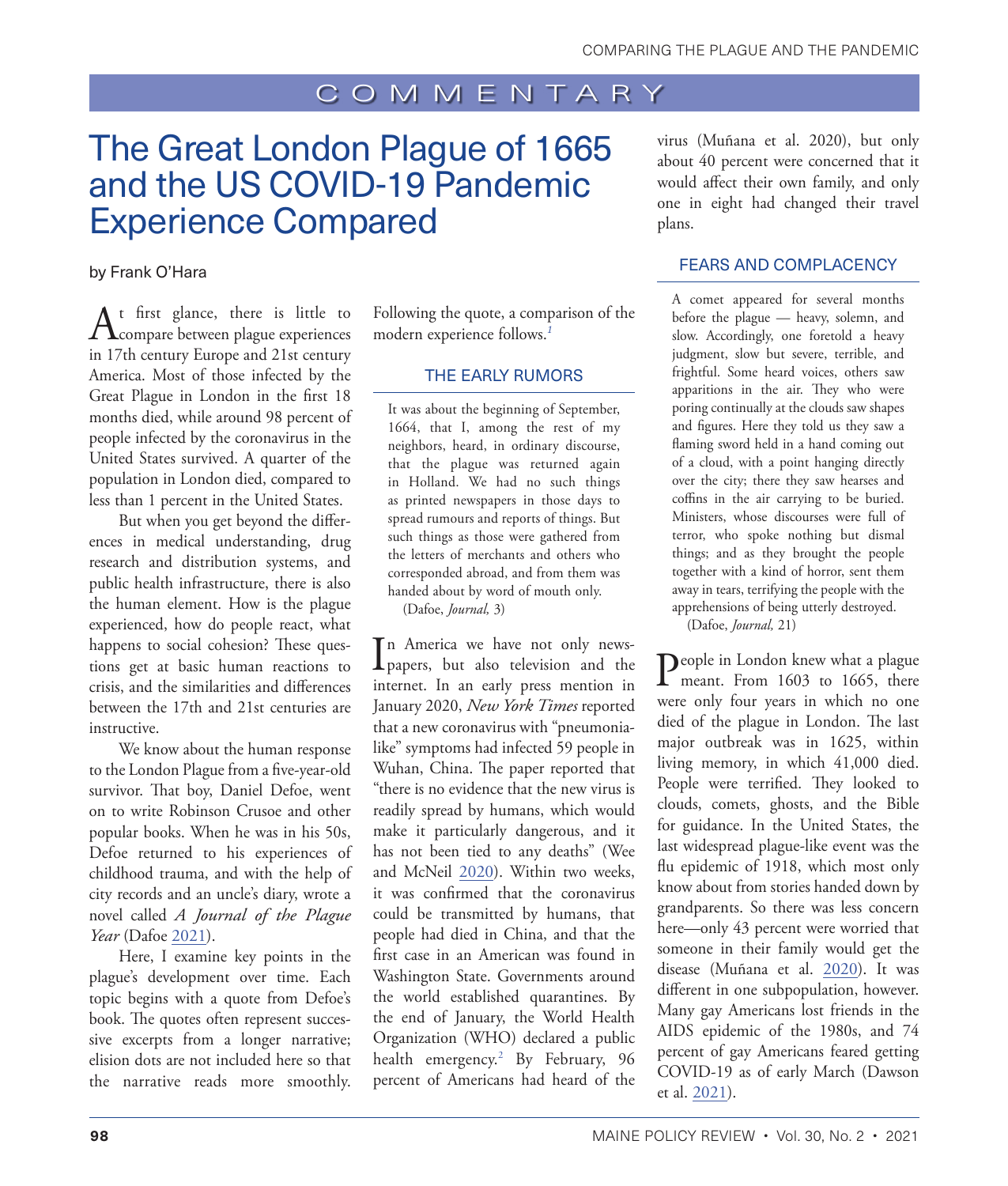

Credit: Chart of Mortality, Great Plague in London. Wellcome Collection. [Attribution 4.0 International \(CC BY](https://creativecommons.org/licenses/by/4.0/)  [4.0\)](https://creativecommons.org/licenses/by/4.0/) [\(https://wellcomecollection.org/works/zez8bnpg\)](https://wellcomecollection.org/works/zez8bnpg)

#### FLEEING TO THE COUNTRY

The richer sort of people, especially the nobility and gentry, thronged out of town with their families and servants in an unusual manner. Nothing was to be seen but wagons and carts, with goods, women, servants, children, &c; coaches filled with people of the better sort, and horsemen attending them all hurrying away. In all it was computed that 200,000 people were fled and gone.

(Dafoe, *Journal,* 9 and 74)

 $\prod$ n this instance, rich people behaved the same in both centuries. New York City n this instance, rich people behaved the had a net outflow of 100,000 households in 2020 (Bowman [2021](#page-6-3)). Many were people who relocated to their summer houses or young people who moved back with parents in smaller towns. Maine experienced a real estate boom in 2021 from the continued movement of city dwellers to the countryside. Surveys show many more Americans would like to move from large cities to small towns, so the trend is likely to continue postpandemic.

### **QUACKERY**

They were as mad upon their running after quacks and mountebanks, and every practicing old woman, for medicine and remedies; storing themselves with such multitudes of pills, potions, and preservatives, as they were called, that they not only spent their money, but even poisoned themselves beforehand. It is scarce to be imagined, how the posts of houses and corners of streets were plastered over with doctors' bills and papers of ignorant fellows, quacking and tampering in physic, and inviting the people to come to them with remedies, which was generally set off with such flourishes as these, viz.: 'Infallible preventive pills against the plague.' 'Never-failing preservatives against the infection.' 'Sovereign cordials against the corruption of the air. 'Anti-pestilential pills.' Incomparable drink against the plague.' An universal remedy for the plague.' 'The only true plague water.' 'The royal antidote against all kinds of infection.' And such a number more that I cannot reckon.

(Dafoe, *Journal,* 31)

In the early days of the pandemic,<br>Americans tried many homespun n the early days of the pandemic, remedies. A Centers for Disease Control Survey showed that as of early May, 2020, significant numbers of Americans had drunk or gargled chorine products (4 percent), other cleaning products (4 percent), or soap and water (Gharpure et al. [2020](#page-6-4)). In March 2020, President Trump began to hype the potential usefulness of an anti-malaria drug called hydroxychloroquine. He himself received a two-week treatment in early June 2020 (Estes [2020](#page-6-5)). Shortly afterward the FDA issued an emergency authorization for the use of hydroxychloroquine to treat patients with COVID-19—an authorization that was quickly rescinded. By the end of June, there were over 6,000 cases of serious illness and 100 deaths caused by the use of the drug (Gander [2020\)](#page-6-6).

The quackery continues. In summer 2021, an antiparasite drug called ivermectin became a popular home cure. It is used to treat intestinal parasites in cows and horses. The National Poison Data System reported 1,143 cases of ivermectin overdoses in the first eight months of 2021 (Romo [2021](#page-6-7)). This is a human tendency that no amount of modern medicine seems to change.

## THE ECONOMIC COLLAPSE

All master-workmen in manufactures stopped their work, dismissed their journeymen and workmen, and all their dependents. As merchandising was at a full stop, for very few ships ventured to come up the river, and none at all went out; the watermen, carmen, porters, and all the poor, whose labour depended upon the merchants, were at once dismissed, and put out of business. All the tradesmen usually employed in building or repairing of houses were at a full stop; so that this one article turned all of the ordinary workmen of that kind out of business, such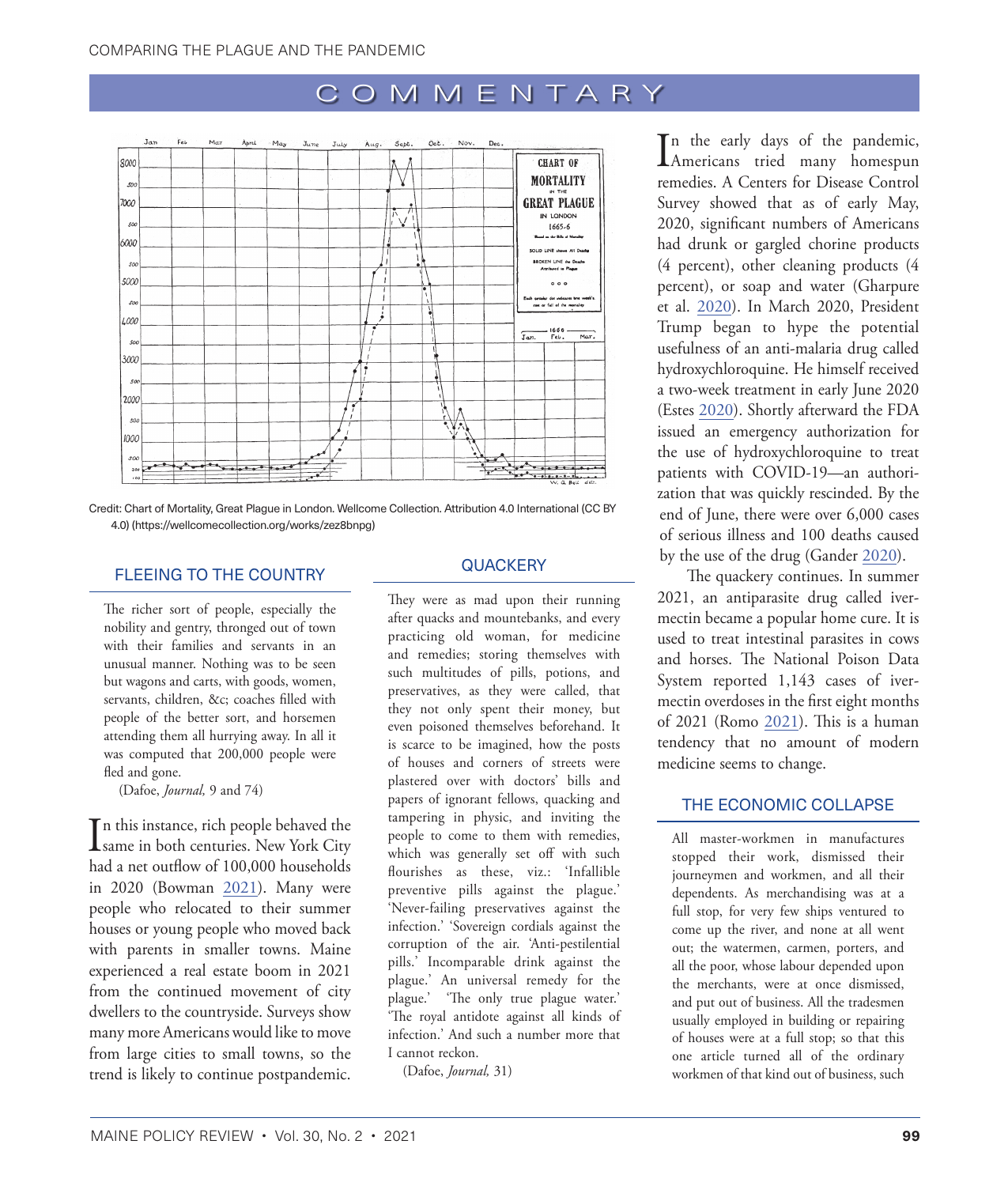as bricklayers, masons, carpenters, joiners, plasterers, painters, glaziers, smiths, plumbers and all the labourers depending on such. The seamen were all out of employment, and all the several tradesmen and workmen belonging to and depending upon the building and fitting out of ships, such as ship-carpenters, caulkers, ropemakers, dry coopers, sailmakers, anchor-smiths, and other smiths; blockmakers, carvers, gunsmiths, shipchandlers, ship-carvers, and the like; all or most part of the water-men, lightermen, boat-builders, and lighter-builders in like manner idle and laid by. All families retrenched their living as much as possible, so that innumerable multitude of footmen, serving-men, shop-keepers, journeymen, merchants' bookkeepers, and such sort to people, and especially poor maid-servants, were turned out, and left friendless and helpless, without employment and without habitation.

(Dafoe, *Journal,* 94–95)

Here in the United States, the country lost 20 million jobs in April 2020, the largest single-month decline on record. The hardest hit sectors were leisure and hospitality, retail, professional services, and manufacturing (BLS [2020](#page-6-8)). By August, 40 percent of American adults reported that someone in their household had lost a job or taken a cut in pay (Parker et al. [2020](#page-6-9)). Unlike 17th century London, however, the United States had unemployment insurance to cushion the blow. But the London authorities had their own strategies.

### GOVERNMENT RELIEF **STRATEGIES**

Certain it is, that the greatest part of the poor or families who formerly lived by the labour, or by retail trade, lived now on charity; and had there not been prodigious sums of money given for the support of such, the city could never have subsisted. The Lord Mayor and such magistrates as could be had relieved the most desperate with money, and put others into business, and particularly that employment of watching houses that were infected and shut up. And as the number of these houses were very great, for it was said there was at one time 10,000 houses shut up, and every house had two watchmen to guard it, viz., one by night and the other by day, this gave opportunity to employ a very good number of poor men at a time. The women and servants there turned off from their places were likewise employed as nurses to tend the sick in all places. (Dafoe, Journal, 97)

The Lord Mayor or one or both of the sheriffs were in every market-day on horseback to see that the country people had all possible encouragement and freedom in their coming to the markets and going back again. All the bakers were obliged to keep their ovens going constantly. By this means bread was always to be had in plenty, and as cheap as usual, and provisions were never wanting in the markets.

(Dafoe, *Journal,* 183)

Although London was totally unprepared for the plague and had no food in storage or money in reserves, the magistrates pieced together a relief program consisting of public employment, food market regulation, and charity from contributions from all over England. This was effective in that no one starved, and prices were kept stable. The disadvantage was that the public employment jobs all involved interacting with people with the plague and consequently induced a high mortality rate among the workers, who were mostly poor.

The American response was also swift. The federal government handed out tax refunds and unemployment insurance payments to keep people, businesses, and local governments afloat. There was also an eviction moratorium. As of the fall of 2021, these provisions

have prevented large-scale evictions and bankruptcies, but the risk of dislocation remains as the programs phase out.

In both places and centuries, there was no real disagreement about the need for rapid and substantial help, and by and large, that help was provided. But in both times and places, frontline workers were at the greatest risk of infection, and many of them were from poorer backgrounds.

### GOVERNMENT PUBLIC HEALTH STRATEGIES

Orders Conceived and Published by the Lord Mayor and Alderman of the City of London concerning the Infection of the Plague, July 1, 1665:

First, in every parish there be one or more persons of good sort chosen and appointed by the name of **examiners**, to inquire and learn what house in every parish be visited, and what persons be sick, and of what diseases. If they find any person sick of the infection, to give order that the house be shut up.

That every house visited to be marked with a red cross of a foot long in the middle of the door, evident to be seen, and with these usual printed words, that is to say, 'Lord have mercy upon us.'

That to every infected house there be appointed two **watchmen**, one for every day, and the other for the night; and that these watchmen have a special care that no person go in or out of such infected houses, and to do such further offices as the sick house shall need and require.

That there be a special care to appoint **women searchers** to make due search and true report whether the persons whose bodies they are appointed to search do die of the infection, or what other diseases, as near they can.

For better assistance of the searchers, forasmuch as there hath been heretofore great abuse in misreporting the diseases, to the further spreading of the infection, it is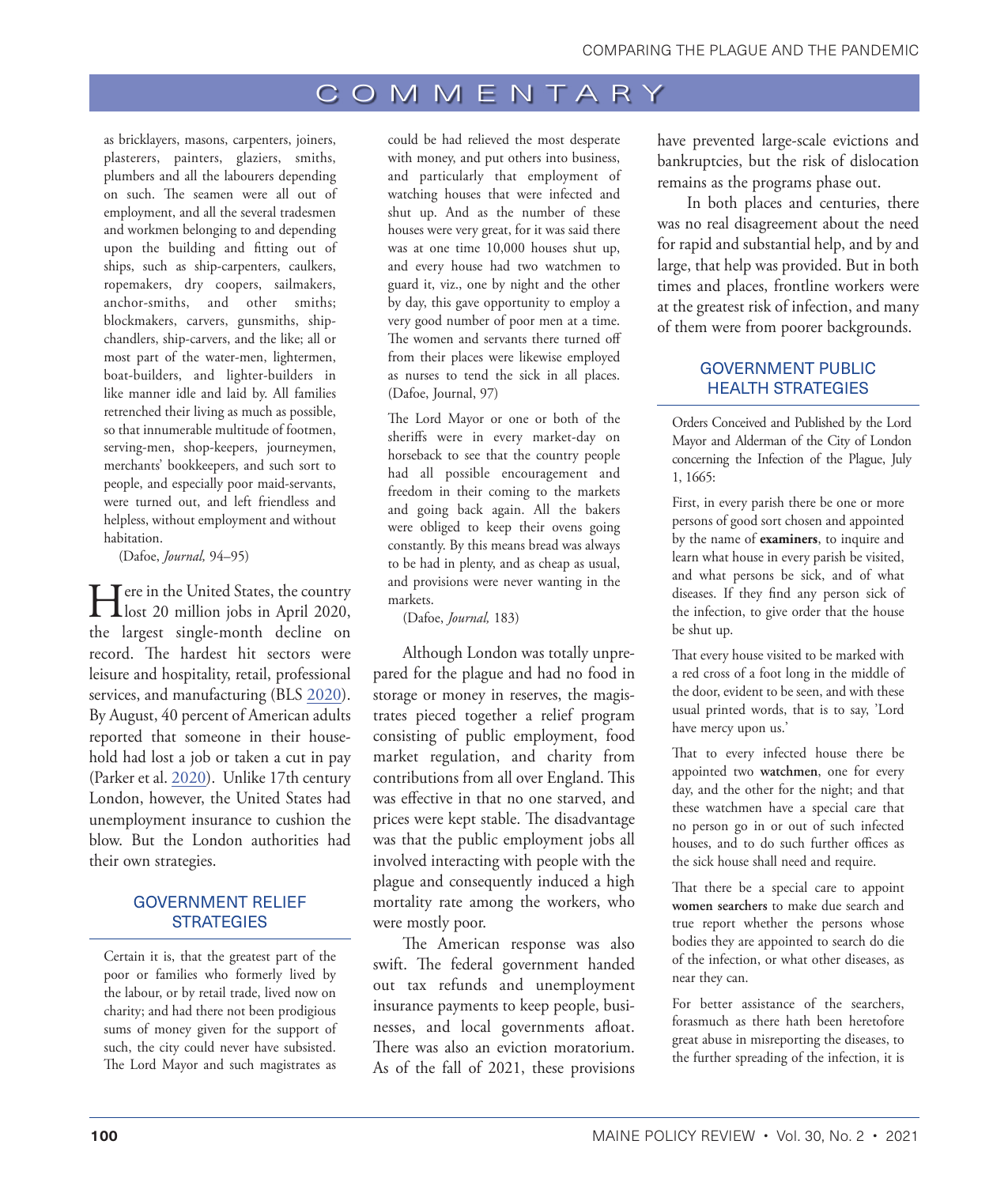<span id="page-4-0"></span>therefore ordered that there be chosen and appointed able and discreet **chirurgeons** (note: "surgeons") to join with the searchers for the view of the body.

That all plays, bear-baitings, games, singing of ballads, buckler play, or suchlike causes of assemblies of people be utterly prohibited.

That disorderly tippling in taverns, ale-houses, coffee-houses, and cellars be severely looked upon; and that no company or person be suffered to remain or come into any tavern, ale-house, coffeehouse to drink after nine of the clock in the evening.

That no hogs, dogs, or cats, or tame pigeons, or conies, be suffered to be kept within any part of the city, and that the dogs be killed by the dog-killers appointed for that purpose.

(Dafoe, *Journal,* 39–40)

Although germs and bacteria and<br>
viruses were not understood in 1665, past experience told the London officials that the disease spread from close contact with afflicted animals and people. So they designed a strategy of quarantine that in some ways is similar to the travel and public assembly bans that we have today, but less effective for several reasons.

There were important flaws in the strategy that contributed to additional deaths. For example, killing all the dogs and cats actually increased the rat population by removing their predators, and the fleas on the rats were major spreaders of the plague. Secondly, the house quarantine law was a virtual death sentence for the remaining family members, and they knew it. As a consequence, families didn't report to the authorities when members got the plague; or they ran away before reporting; or they ran away later when the watchman wasn't looking. Often those running away were already infected, and since no one wanted anything to do

with someone from London, they ended up wandering the streets homeless and spreading the disease to new neighborhoods.

Here in the United States, there were occasional modifications in public health recommendations from the Centers for Disease Control over time, as more was learned about the coronavirus and as vaccines became available. But the policies themselves about masking and vaccines and limitations on travel and public assembly were fundamentally sound. The problem in the United States has been that a substantial part of the population does not trust scientists and public health officials, so rules set by local officials do not always follow CDC recommendations, and compliance with the rules is incomplete.

#### MASKS AND CLEANLINESS

I had a very good friend, a physician, whose name was Heath, whom I frequently visited during this dismal time and to whose advice I was very much obliged for many things which directed me to take, by way of preventing the infection when I went out, as he found I frequently did, and to hold in my mouth when I was in the streets. He earnestly persuaded me to lock myself up and my family, and not so suffer any of us to go out of doors; to keep all our windows fast, shutters and curtains close, and never to open them; but first, to make a very strong smoke in the room where the window or door was to be opened, with rosin and pitch, brimstone or gunpowder, and the like.

When any one bought a joint of meat in the market they would not take off the butcher's hand, but took it off the hooks themselves. On the other hand, the butcher would not touch the money, but have it put into a pot full of vinegar, which he kept for that purpose.

John Hayward, a gravedigger and bearer

of the dead, never had the distemper at all, but lived about twenty years after it. His wife at the same time was a nurse to infected people, yet she never was infected neither. He never used any preservative against the infection, other than holding garlic and rue in his mouth, and smoking tobacco. And his wife's remedy was washing her head in vinegar, and sprinkling her head-clothes so as to keep them always moist; and if the smell of any of those she waited upon on was more than ordinary offensive, she snuffed vinegar up her nose and sprinkled vinegar upon her headclothes, and held a handkerchief wetted with vinegar to her mouth.

(Dafoe, *Journal,* 78, 79)

 $B_{\text{American reported wearing masks,}}$ but the other third oppose any govern-ment-imposed mask requirements.<sup>[3](#page-5-0)</sup> Oddly, it appears that doctors were trusted more in London in 1665—even though their advice was often flawed than they are today in the United States, when their advice is backed up by systematic research.

#### SOCIAL DIVISION

Here we may observe, and I hope it will not be amiss to take notice of it, that a near view of death would soon reconcile men of good principles one to another, and that is chiefly owing to our easy situation life and our putting these things far from that our breaches are fomented, ill blood continued, prejudices, breach of charity and of Christian union, so much kept and so far carried on among us as it is. Another plague year would reconcile all these differences; a close conversing with death, or with diseases that threaten death, would scum off the gall from our tempers, remove the animosities among, and bring us to see with differing eyes than those which we looked on things with before. As the people who had been used to join with the Church were reconciled at this time with the admitting the Dissenters to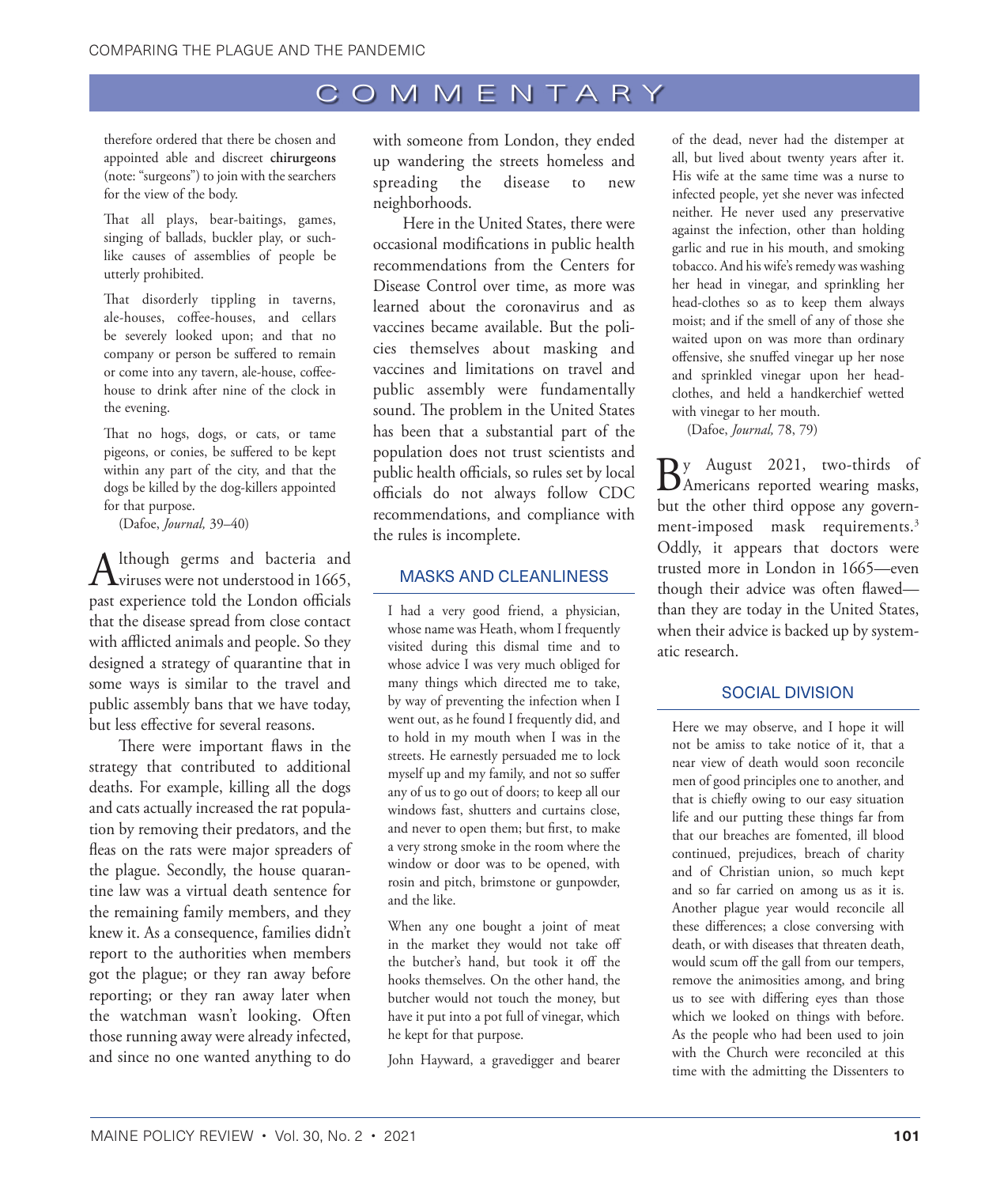<span id="page-5-0"></span>preach to them, so the Dissenters, with an uncommon prejudice had broken off from the communion of the Church of England, were not content to come to their parish churches, and to conform to the worship which they did not approve before; but as the terror of the infection abated, those things all returned again to their less desirable channel, and to the course they were in before.

(Dafoe, *Journal,* 174)

The 17th century equivalent division<br>to our pro-Trump vs anti-Trump split would be the Church of England vs the Dissenters. Dissenters were Protestants who did not think the established Church of England was sufficiently radical in abolishing rituals and hierarchies of the past. Dissenters were persecuted by the government, and many among them left for America, including the Puritans, Quakers, and Amish. As Defoe points out, the nearness of death reconciled Dissenters and Church of England worshipers. They prayed together, went to each other's churches, listened to each other's pastors preach—whatever was still being offered in the neighborhood. All the scruples about proper theology and dogmas were put aside. But as the plague faded, the Dissenters and Church of England members returned to their competitive corners, and cooperation and joint services ended.

There has been no coming together of the pro-Trump and anti-Trump parties in the United States through the COVID-19 experience. In fact, the divisions have persisted, with only the topics of controversy changing over time. The pro-Trump wing argued at the beginning that the disease was not serious, then that it was serious but the fault of the Chinese, then that there was no need to shut the economy down, then that masks were ineffective, then that vaccines were

dangerous. Americans' experiences of the COVID-19 pandemic appear to have locked in divisions rather than eased them. Defoe might argue that here in the United States, we did not have enough of a "close conversing with death" to change behaviors and attitudes.

#### EASING UP TOO SOON

Upon this notion spreading that the distemper was not so catching as formerly, and that if it was catched it was not so mortal, and seeing abundance of people who really fell sick recover again daily, they took to such a precipitant courage, and grew so entirely regardless of themselves, that they made no more the plague than of an ordinary fever, nor indeed so much. They not only went boldly into company with those who had tumours and carbuncles that were running, and consequently contagious, and ate and drank with them, nay, into their houses to visit them, and even, as I was told, into their very chambers where they lay sick. This imprudent, rash conduct cost a great many their lives who had with great care and caution shut themselves up and kept, retired, as it were, from all mankind. A great many that thus cast off their cautions suffered more deeply still, and though many escaped, yet many died.

The people were so tired with being so long from London, and so eager to come back, that they flock to town without fear or forecast, and began to show themselves in the streets, as if all the danger was over. The consequences of this was, that the bills increased again 400 the very first week in November.

(Dafoe, *Journal,* 225)

In the summer of 2021, the United<br>States opened up too soon, which n the summer of 2021, the United allowed the COVID-19 pandemic to reignite through August and September via the new Delta variant. But even with rising numbers of cases and death, governments did not increase restrictions.

COVID-19 fatigue, and the long-anticipated summer opening of restaurants and entertainment establishments, have, so far, caused governments to keep things open.

#### **CONCLUSION**

There were similar behaviors in both<br>centuries with regard to hating quarantines, falling for quack remedies, and easing restrictions before the pandemic was over. There were also differences. The American response to COVID-19 was much more casual than London's response to the plague, our social divisions persisted during the pandemic, and oddly doctors in 17th century London appear to have been listened to with more respect than doctors today.

The year after the Great Plague ended, the Great Fire burned the City of London to the ground. Many records were lost, and the plague was forgotten in the rush to rebuild. Had that five-year-old boy not returned to tell the story 50 years later, we would know very little about the plague that wiped out a quarter of London's population in 1665. Which raises the question—is there a fiveyear-old child in Maine today who will someday tell of our experiences in 2020 to future generations?

#### **NOTES**

- [1](#page-1-0) All page numbers refer to the 2021 Folio Society edition of *A Journal of the Plague Year.* Some sentences are elided, but for continuity of reading, the three dot intervals are not given.
- [2](#page-1-0) See [https://www.ajmc.com/view/a](https://www.ajmc.com/view/a-timeline-of-covid19-developments-in-2020) [-timeline-of-covid19-developments](https://www.ajmc.com/view/a-timeline-of-covid19-developments-in-2020)[in-2020](https://www.ajmc.com/view/a-timeline-of-covid19-developments-in-2020).
- [3](#page-4-0) See [https://www.ipsos.com/en-us](https://www.ipsos.com/en-us/news-polls/axios-ipsos-coronavirus-index) [/news-pollsaxios-ipsos-coronavirus-index](https://www.ipsos.com/en-us/news-polls/axios-ipsos-coronavirus-index).